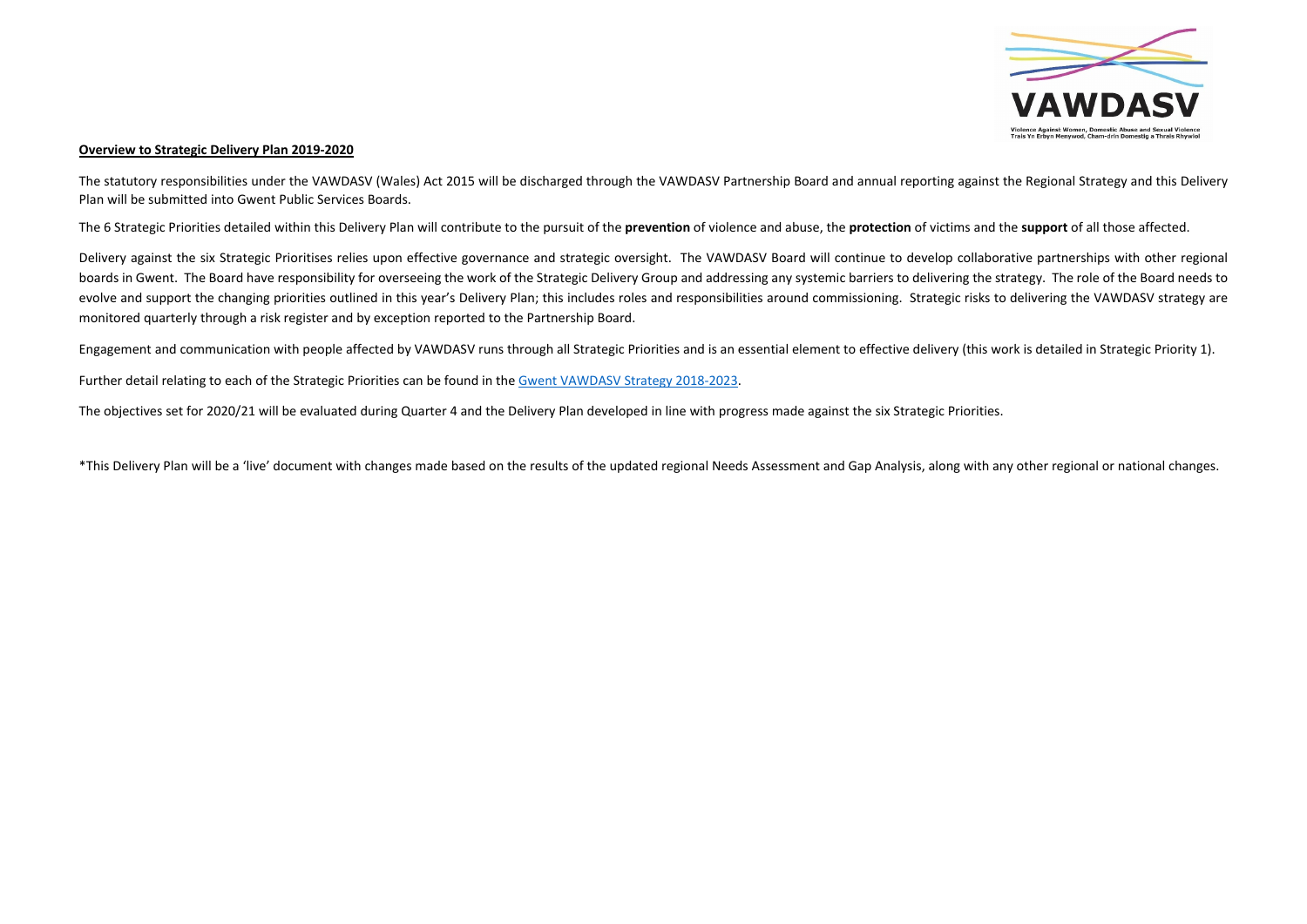| Strategic Priority 1 - Increase awareness and challenge attitudes of VAWDASV across Gwent |                                                                                                                                                   |                                                        |              |                              |                    |                  |               |  |  |
|-------------------------------------------------------------------------------------------|---------------------------------------------------------------------------------------------------------------------------------------------------|--------------------------------------------------------|--------------|------------------------------|--------------------|------------------|---------------|--|--|
| Sub Group / Task Group                                                                    | <b>Key Actions</b>                                                                                                                                | <b>By When</b>                                         |              | <b>Progress and Concerns</b> |                    |                  | <b>RAG</b>    |  |  |
|                                                                                           |                                                                                                                                                   |                                                        | Quarter 1    | <b>Quarter 2</b>             | <b>Quarter 3</b>   | <b>Quarter 4</b> | <b>Status</b> |  |  |
| Communication and<br><b>Engagement Sub Group</b>                                          | Develop a Gwent key<br>dates/events calendar to support<br>the wider Welsh Government<br>activities, with specific local<br>campaigns for 2020/21 | May 2020                                               |              |                              |                    |                  |               |  |  |
|                                                                                           | Develop a facilitator pack to<br>support Older People<br>engagement, and engagement<br>with other 'seldom heard' groups                           | September 2020                                         |              |                              |                    |                  |               |  |  |
|                                                                                           | Facilitate a VAWDASV session at<br>the Local Safeguarding<br>Practitioner events                                                                  | December 2020                                          | May sessions |                              | November sessions  |                  |               |  |  |
|                                                                                           | Facilitate a Gwent wide White   December 2020<br>Ribbon event in Blaenau Gwent or<br>Torfaen                                                      |                                                        |              |                              | 25th November 2020 |                  |               |  |  |
|                                                                                           | Facilitate a Gwent and National<br>conference - theme to be agreed                                                                                | <b>March 2021</b>                                      |              |                              |                    |                  |               |  |  |
|                                                                                           | Develop and produce a regular<br>VAWDASV briefing,<br>Regional<br>highlighting<br>key<br>quarterly<br>activities and achievements                 | Develop by<br>August 2020.<br>Disseminate<br>quarterly |              |                              |                    |                  |               |  |  |
|                                                                                           | Work closely with Gwent<br>Safeguarding Board<br>Communication and Engagement<br>Group to align campaigns and<br>actions                          | <b>March 2021</b>                                      |              |                              |                    |                  |               |  |  |
|                                                                                           | Further develop the VAWDASV<br>pages on the Gwent Safeguarding<br>website based on feedback and<br>research                                       | <b>March 2021</b>                                      |              |                              |                    |                  |               |  |  |
|                                                                                           | Support the further development<br>of the M.A.R.S (Male Abuse and<br>Rape Survivors) group and<br>consider other consultation<br>groups           | March 2021                                             |              |                              |                    |                  |               |  |  |
|                                                                                           | Analyse consultation responses at<br>the end of 2019/20 for key<br>actions and activities                                                         | July 2020                                              |              |                              |                    |                  |               |  |  |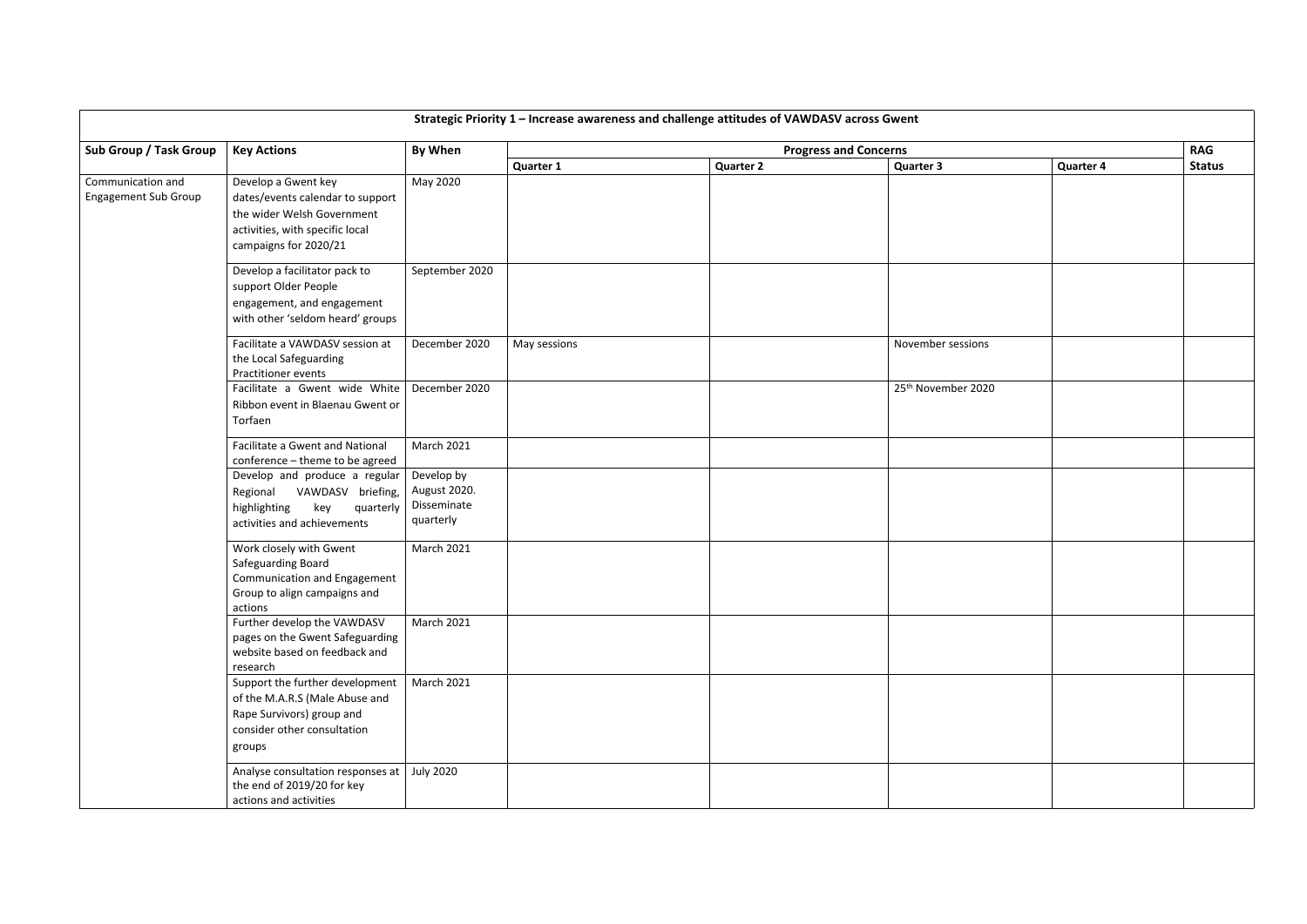| Strategic Priority 2 - Increase awareness of children and young people on safe, equal and healthy relationships, and that abusive behaviour is always wrong |                                                                                                                                                                                                |                   |                  |                  |                              |                  |               |  |  |
|-------------------------------------------------------------------------------------------------------------------------------------------------------------|------------------------------------------------------------------------------------------------------------------------------------------------------------------------------------------------|-------------------|------------------|------------------|------------------------------|------------------|---------------|--|--|
| Sub Group / Task Group                                                                                                                                      | <b>Key Actions</b>                                                                                                                                                                             | By When           |                  |                  | <b>Progress and Concerns</b> |                  | <b>RAG</b>    |  |  |
|                                                                                                                                                             |                                                                                                                                                                                                |                   | <b>Quarter 1</b> | <b>Quarter 2</b> | <b>Quarter 3</b>             | <b>Quarter 4</b> | <b>Status</b> |  |  |
|                                                                                                                                                             | 2.1<br>Further develop WEA meetings to<br>ensure affective participation and<br>decision making;<br>- Invite other key areas to<br>meetings for discussion<br>Adapt membership as<br>required  | March 2021        |                  |                  |                              |                  |               |  |  |
|                                                                                                                                                             | 2.2<br>Monitor impact and use of Gwent<br>Guidance for Schools and update                                                                                                                      | November 2020     |                  |                  |                              |                  |               |  |  |
| <b>Whole Education</b><br><b>Approach Sub Group</b>                                                                                                         | 2.3<br>Work in collaboration with WWA<br>to help form meaningful and<br>conjoined auditing processes for<br>schools.                                                                           | January 2021      |                  |                  |                              |                  |               |  |  |
|                                                                                                                                                             | 2.4<br>Align work between NTF and<br>WEA to best support staff<br>working with children. Consider<br>appropriate suggestions for<br>training.                                                  | January 2021      |                  |                  |                              |                  |               |  |  |
|                                                                                                                                                             | 2.5a<br>Utilise data and procedures from<br><b>Operation Encompass to</b><br>meaningfully support schools,<br>staff and pupils. To help OE<br>ensure that every child has access<br>to support | <b>March 2021</b> |                  |                  |                              |                  |               |  |  |
|                                                                                                                                                             | 2.5 <sub>b</sub><br>Engage with Spectrum to better<br>promote the service/programme<br>in schools.<br>Map school engagement of<br>spectrum with needs from OE<br>data.                         | <b>March 2021</b> |                  |                  |                              |                  |               |  |  |
|                                                                                                                                                             | 2.5c<br>Engage with specialist support<br>service to provide effective<br>support for pupils and parents.<br>Monitor and receive data on<br>increased referrals to service                     | <b>March 2021</b> |                  |                  |                              |                  |               |  |  |
|                                                                                                                                                             | 2.5d<br>Consider greater links to<br>perpetrator work and consider<br>the perpetration of abuse by<br>young people.                                                                            | <b>March 2021</b> |                  |                  |                              |                  |               |  |  |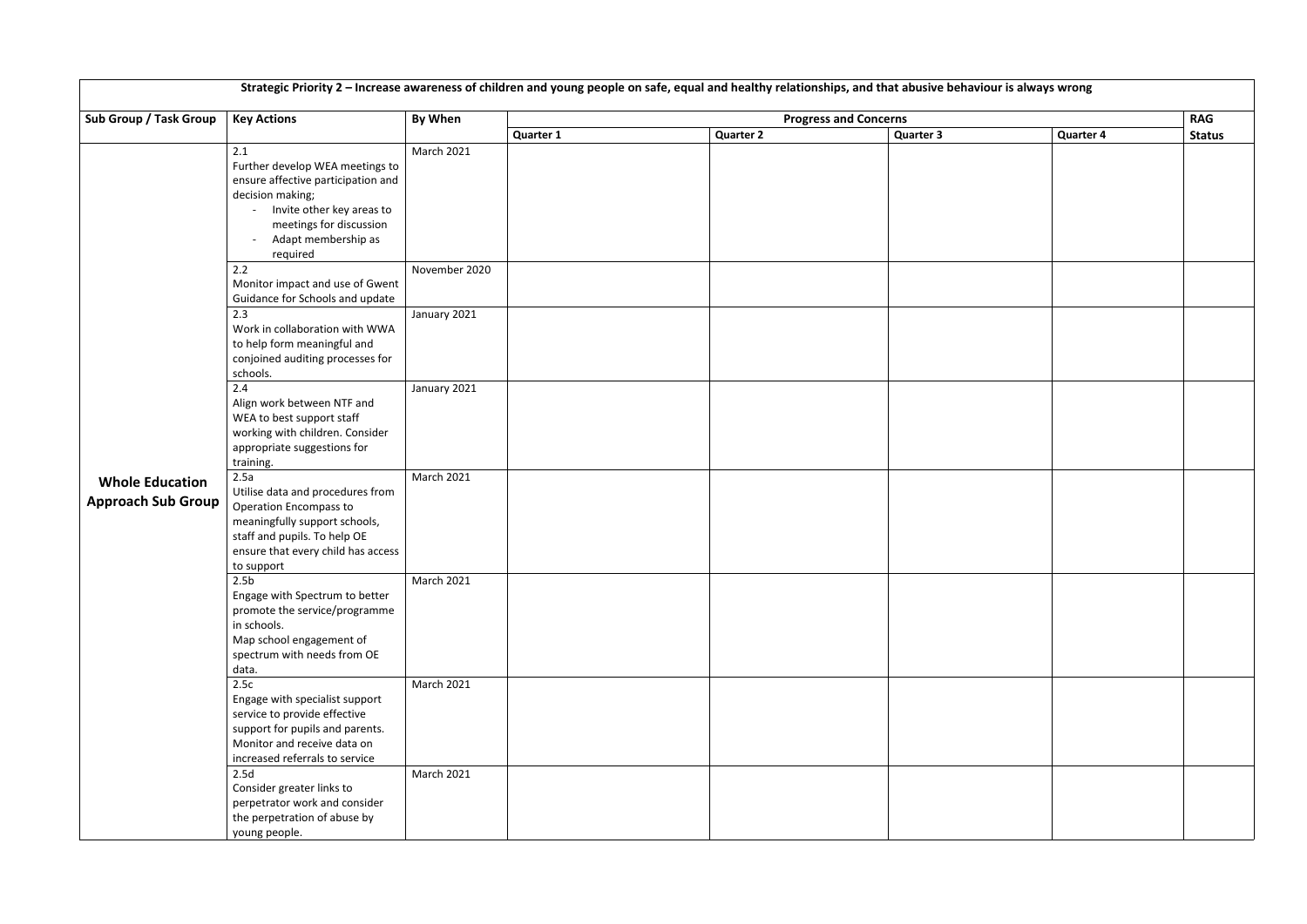| 2.6                             | April 2020       |  |  |
|---------------------------------|------------------|--|--|
| Set meetings once a term        | August 2020      |  |  |
|                                 | January 2021     |  |  |
| 2.7                             | <b>July 2020</b> |  |  |
| Develop connections within FE   |                  |  |  |
| and HE institutions to develop  |                  |  |  |
| strategies and support for them |                  |  |  |
| specifically.                   |                  |  |  |
| 2.8                             | July 2021        |  |  |
| Consider also additional        |                  |  |  |
| educational tool kits i.e. FGM  |                  |  |  |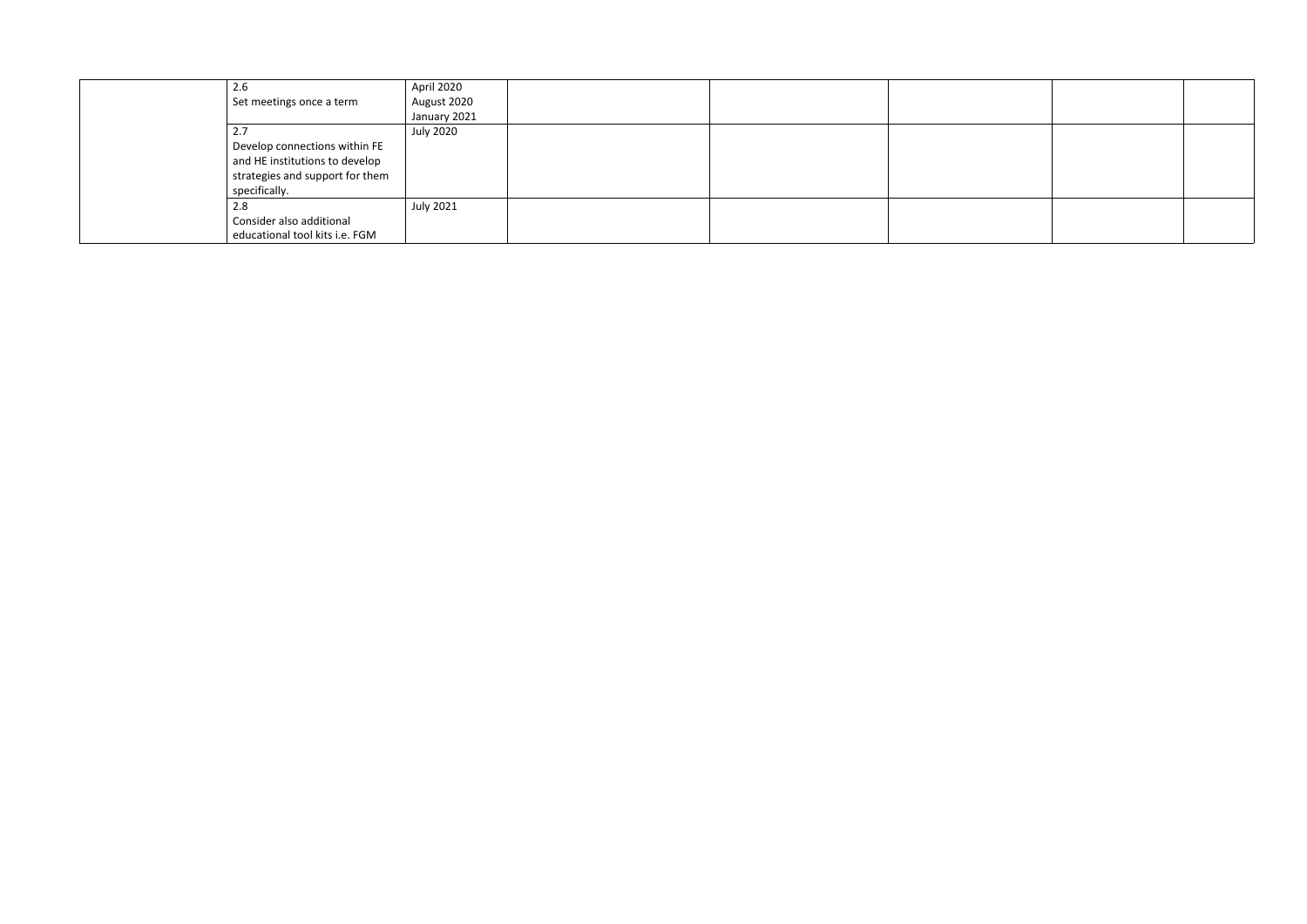|                        | Strategic Priority 3 - Increased focus on holding perpetrators to account and provide opportunities to change behaviour based around victim safety                                                                                                            |                   |                  |                  |                              |                  |               |  |  |
|------------------------|---------------------------------------------------------------------------------------------------------------------------------------------------------------------------------------------------------------------------------------------------------------|-------------------|------------------|------------------|------------------------------|------------------|---------------|--|--|
| Sub Group / Task Group | <b>Key Actions</b>                                                                                                                                                                                                                                            | <b>By When</b>    |                  |                  | <b>Progress and Concerns</b> |                  | <b>RAG</b>    |  |  |
|                        |                                                                                                                                                                                                                                                               |                   | <b>Quarter 1</b> | <b>Quarter 2</b> | <b>Quarter 3</b>             | <b>Quarter 4</b> | <b>Status</b> |  |  |
| Perpetrator Sub Group  | Analyse and respond regionally to<br>on-going university research<br>programmes in conjunction with<br>Phoenix, and GDAS                                                                                                                                      | <b>March 2021</b> |                  |                  |                              |                  |               |  |  |
|                        | Develop and act upon a Gwent<br>Action Plan based on the WG<br>Good Practice Guidance for Non-<br>Specialist Public Services on<br>working with Adult perpetrators,<br>including identification of cross-<br>learning across Children services<br>such as YOS | September 2021    |                  |                  |                              |                  |               |  |  |
|                        | Explore needs of female<br>perpetrators and those who do<br>not fit in 'standard services'<br>based on findings from additional<br>WG funding in all regions during<br>2019/20                                                                                | December 2020     |                  |                  |                              |                  |               |  |  |
|                        | Identify methods to support the<br>implementation of Perpetrator<br>Service Standards and<br>development of on-going quality<br>assurance process                                                                                                             | January 2021      |                  |                  |                              |                  |               |  |  |
|                        | Develop and communicate a<br>Gwent perpetrators journey map<br>highlighting contact opportunities                                                                                                                                                             | September 2020    |                  |                  |                              |                  |               |  |  |
|                        | Support the local and WG<br>perpetrator group and task and<br>finish groups, in order to share<br>good practice and improve Gwent<br>response                                                                                                                 | March 2021        |                  |                  |                              |                  |               |  |  |
|                        | Assess training needs in relation<br>to wider front-line workforce<br>development requirements,<br>based on actions above                                                                                                                                     | October 2020      |                  |                  |                              |                  |               |  |  |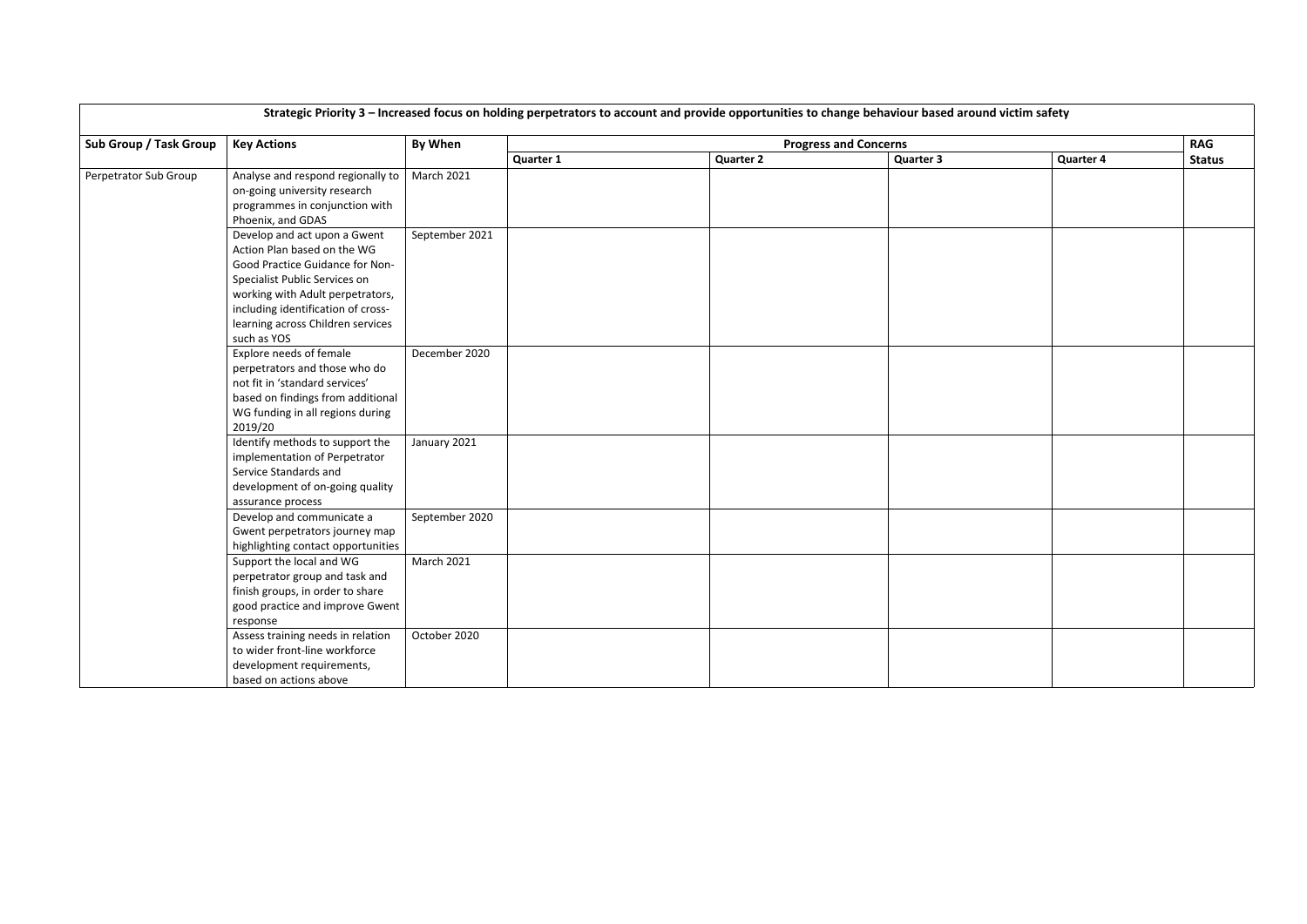| Strategic Priority 4 - Make early intervention and prevention a priority |                                                                                                                                                                              |                   |                              |                  |                  |                  |               |  |  |
|--------------------------------------------------------------------------|------------------------------------------------------------------------------------------------------------------------------------------------------------------------------|-------------------|------------------------------|------------------|------------------|------------------|---------------|--|--|
| Sub Group / Task Group                                                   | <b>Key Actions</b>                                                                                                                                                           | <b>By When</b>    | <b>Progress and Concerns</b> |                  |                  |                  |               |  |  |
|                                                                          |                                                                                                                                                                              |                   | <b>Quarter 1</b>             | <b>Quarter 2</b> | <b>Quarter 3</b> | <b>Quarter 4</b> | <b>Status</b> |  |  |
| <b>DHR Planning Group</b>                                                | Actively participate in the<br>Leicester University research<br>project on Domestic Homicides<br>and share learning across the<br>region                                     | <b>March 2021</b> |                              |                  |                  |                  |               |  |  |
|                                                                          | Share key learning from D-APR<br>findings with all key partners and<br>stakeholders to further develop a<br>supportive process for families<br>and professionals alike       | September 2020    |                              |                  |                  |                  |               |  |  |
| <b>MARAC Steering Group</b>                                              | Develop and improve the MARAC<br>process in Gwent based on<br>previous action plan and the<br>appointment of the MARAC<br>Coordinator through a Quality<br>Improvement focus | <b>March 2021</b> |                              |                  |                  |                  |               |  |  |
|                                                                          | Improve information sharing<br>processes to support both high<br>risk and early intervention<br>approaches by all key partners                                               | June 2020         |                              |                  |                  |                  |               |  |  |
| SDG and Board                                                            | Support sustainable funding and<br>discussions for services across<br>Gwent, including the IDVA and<br><b>ISVA services</b>                                                  | <b>March 2021</b> |                              |                  |                  |                  |               |  |  |
|                                                                          | Further develop work with the<br>Gwent Safeguarding Board to<br>ensure preventing and supporting<br>VAWDASV becomes everyone's<br>business                                   | <b>March 2021</b> |                              |                  |                  |                  |               |  |  |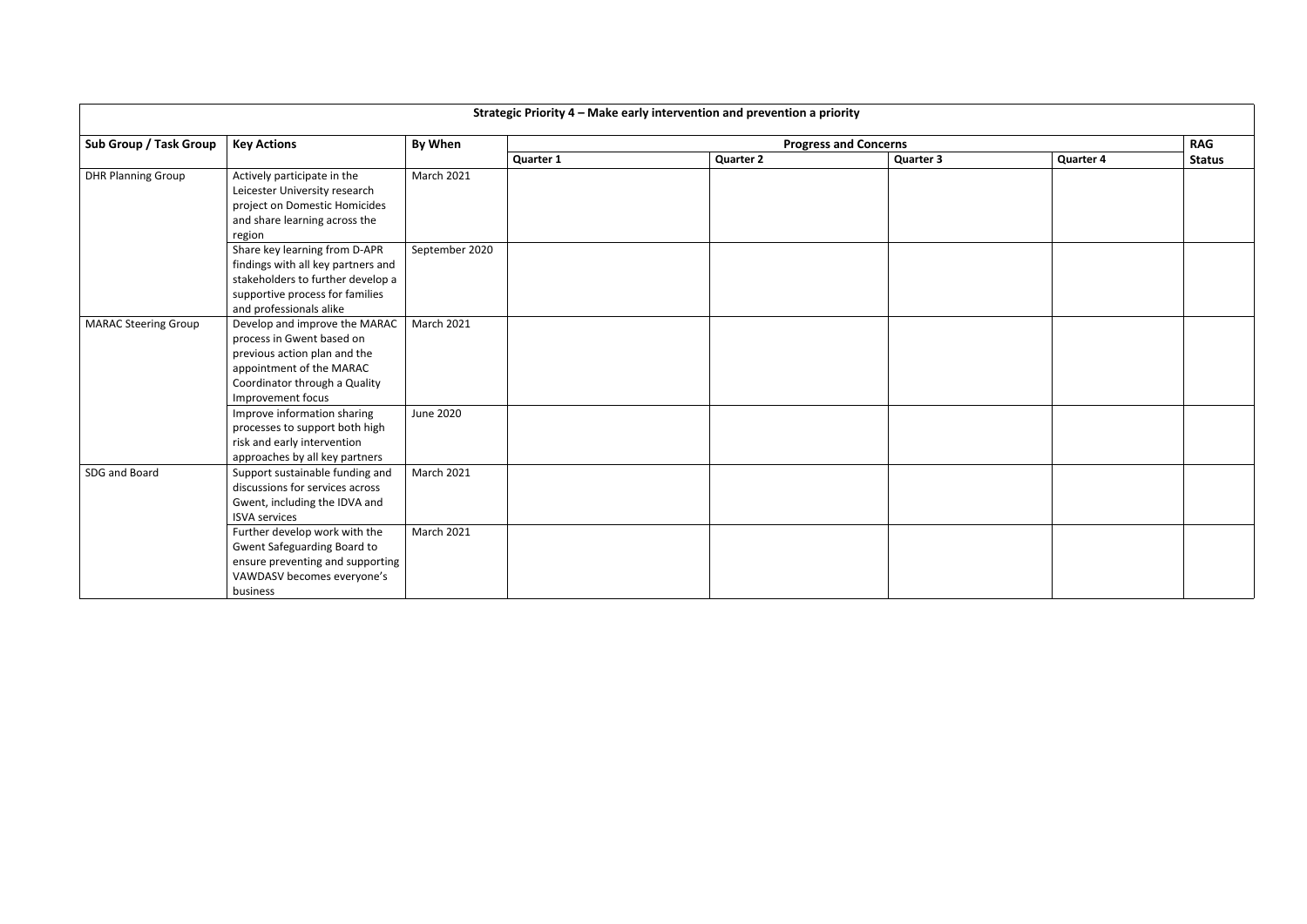| Strategic Priority 5 - Relevant professionals are trained to provide effective, timely and appropriate responses to victims |                                                                                                                                                                                                                                            |                                                                                                        |                              |                  |  |                  |                  |               |  |
|-----------------------------------------------------------------------------------------------------------------------------|--------------------------------------------------------------------------------------------------------------------------------------------------------------------------------------------------------------------------------------------|--------------------------------------------------------------------------------------------------------|------------------------------|------------------|--|------------------|------------------|---------------|--|
| Sub Group / Task Group                                                                                                      | <b>Key Actions</b>                                                                                                                                                                                                                         | <b>By When</b>                                                                                         | <b>Progress and Concerns</b> |                  |  |                  |                  |               |  |
|                                                                                                                             |                                                                                                                                                                                                                                            |                                                                                                        | <b>Quarter 1</b>             | <b>Quarter 2</b> |  | <b>Quarter 3</b> | <b>Quarter 4</b> | <b>Status</b> |  |
| <b>Training Sub Group</b>                                                                                                   | 5.1<br>Implementation of Group 1-<br>monitor numbers of Group 1 for<br>the region and consider strategies<br>to increase these numbers<br>including<br>Promotional Video<br>Upload to HWB                                                  | <b>June 2020</b><br>September 2020<br>December 2020<br>March 2021                                      |                              |                  |  |                  |                  |               |  |
|                                                                                                                             | 5.2a<br>Roll out of Ask and Act (Group 2<br>&3) Support RA's to roll out and<br>deliver Ask and Act within their<br>Organisation consideration of<br>communication strategies;<br>Promotional video<br>Meetings with service<br>managers   |                                                                                                        |                              |                  |  |                  |                  |               |  |
|                                                                                                                             | 5.2 <sub>b</sub><br>Renew regularity of Training Sub<br>Group meetings to bi-annually<br>(eight weeks) to ensure<br>connectivity and activity remains<br>motivated.                                                                        | April 2020<br>June 2020<br>August 2020<br>October 2020<br>December 2020<br>February 2021<br>April 2021 |                              |                  |  |                  |                  |               |  |
|                                                                                                                             | 5.2c<br><b>Gwent Training Consortia growth</b><br>via increased train the trainers for<br>RA Staff consideration will need<br>to be given to:<br>Training up dates<br>Regular meetings<br>Considering a Gwent Train the<br>Trainer with WG | August 2020                                                                                            |                              |                  |  |                  |                  |               |  |
|                                                                                                                             | 5.2 <sub>d</sub><br>Consider steps to align with<br>regional safeguarding over the<br>longer term. (This can be done via<br>a joint task group of the TSG and<br>SB L&D Sub Groups)                                                        | November 2020                                                                                          |                              |                  |  |                  |                  |               |  |
|                                                                                                                             | 5.3<br>Implement Groups 4 & 5<br>specialist training:<br>Monitor Gwent's take up of<br>Group 4 and 5 training places to<br>be done via Gwent TSG Meetings                                                                                  | <b>March 2021</b>                                                                                      |                              |                  |  |                  |                  |               |  |
|                                                                                                                             | 5.4                                                                                                                                                                                                                                        | January 2021                                                                                           |                              |                  |  |                  |                  |               |  |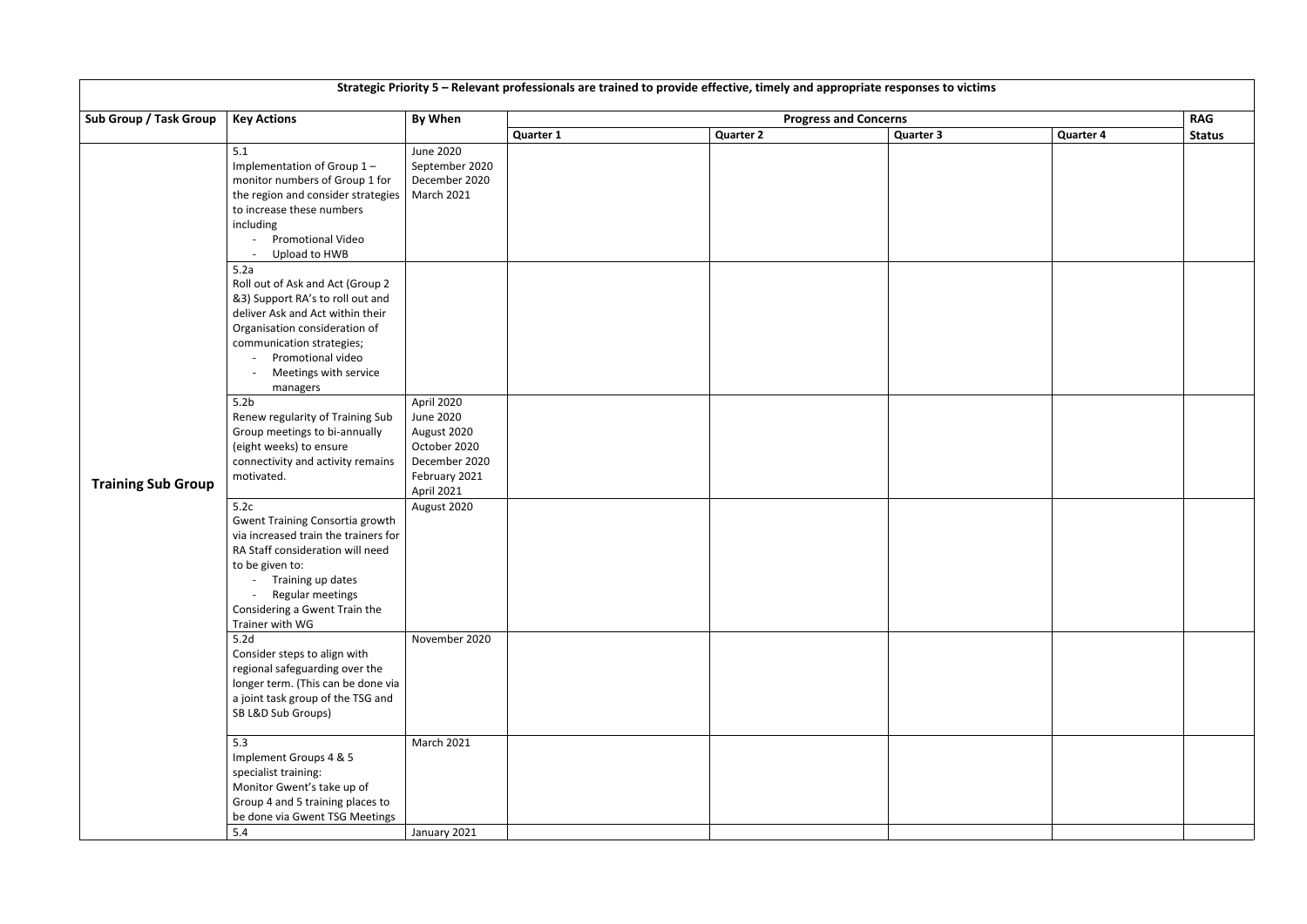| Implement Group 6 to public                       |                   |  |  |  |
|---------------------------------------------------|-------------------|--|--|--|
| service leaders:                                  |                   |  |  |  |
| Develop opportunities for                         |                   |  |  |  |
| strategic leads to                                |                   |  |  |  |
| receive/disseminate<br>information                |                   |  |  |  |
|                                                   |                   |  |  |  |
| Support and work with<br>WWA to arrange           |                   |  |  |  |
|                                                   |                   |  |  |  |
| meetings with strategic<br>leads and chief        |                   |  |  |  |
| executives                                        |                   |  |  |  |
| Increase communications                           |                   |  |  |  |
| with senior managers and                          |                   |  |  |  |
| leaders                                           |                   |  |  |  |
| Promote Ask and Act                               |                   |  |  |  |
| training to elected                               |                   |  |  |  |
| members                                           |                   |  |  |  |
| 5.5a                                              | October 2021      |  |  |  |
| Review ongoing regional training                  |                   |  |  |  |
| plans and better align / formalise                |                   |  |  |  |
| alignment with the specialist                     |                   |  |  |  |
| syllabus units.                                   |                   |  |  |  |
| 5.5 <sub>b</sub>                                  | May 2021          |  |  |  |
| Develop a training plan that                      |                   |  |  |  |
| includes Specialist Syllabus                      |                   |  |  |  |
| modules and wider VAWDASV                         |                   |  |  |  |
| training topics to enhance and                    |                   |  |  |  |
| continue professional                             |                   |  |  |  |
| development of professionals                      |                   |  |  |  |
| within the region.                                |                   |  |  |  |
|                                                   |                   |  |  |  |
| 5.6                                               | <b>June 2020</b>  |  |  |  |
| Quality assurance and monitoring   September 2020 |                   |  |  |  |
| of ongoing training to be done by                 | December 2020     |  |  |  |
| the Training Sub Group and                        | <b>March 2021</b> |  |  |  |
| Gwent Training Consortia.                         |                   |  |  |  |
| 5.7                                               | <b>July 2020</b>  |  |  |  |
| Quarterly monitoring meetings                     | October 2020      |  |  |  |
| and reports to WG                                 | January 2020      |  |  |  |
|                                                   | April 2021        |  |  |  |
| 5.8                                               | January 2021      |  |  |  |
| Enable effective and meaningful                   |                   |  |  |  |
| work place policies are                           |                   |  |  |  |
| embedded within all RA to                         |                   |  |  |  |
| support undertaking training                      |                   |  |  |  |
|                                                   |                   |  |  |  |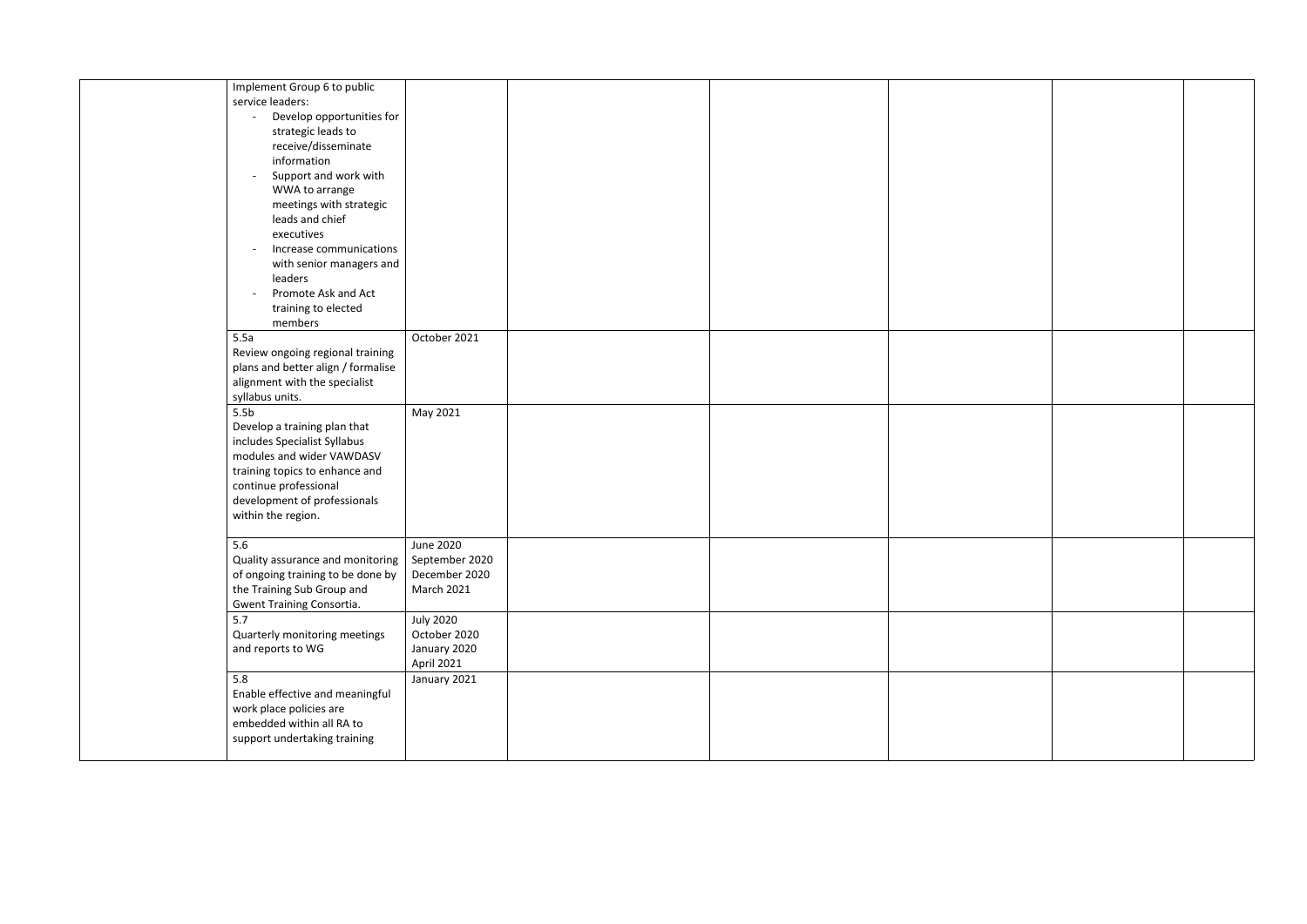| Strategic Priority 6 - provide victims with equal access to appropriately resourced high quality needs led strength based gender responsive services |                                                                                                                                                                                                         |                   |                              |                  |                  |                  |               |  |
|------------------------------------------------------------------------------------------------------------------------------------------------------|---------------------------------------------------------------------------------------------------------------------------------------------------------------------------------------------------------|-------------------|------------------------------|------------------|------------------|------------------|---------------|--|
| Sub Group / Task Group                                                                                                                               | <b>Key Actions</b>                                                                                                                                                                                      | By When           | <b>Progress and Concerns</b> |                  |                  |                  |               |  |
|                                                                                                                                                      |                                                                                                                                                                                                         |                   | <b>Quarter 1</b>             | <b>Quarter 2</b> | <b>Quarter 3</b> | <b>Quarter 4</b> | <b>Status</b> |  |
| SDG and Board                                                                                                                                        | Develop an Gwent Regional<br>Action plan, using this Delivery<br>Plan, based upon findings of the<br>updated Regional Needs<br>Assessment                                                               | May 2020          |                              |                  |                  |                  |               |  |
|                                                                                                                                                      | Develop and improve<br>communication methods to<br>ensure VAWDASV focus amongst<br>all regional boards                                                                                                  | September 2020    |                              |                  |                  |                  |               |  |
| <b>Commissioners Group</b>                                                                                                                           | <b>Share Gwent Commissioning</b><br>strategy and principles with all<br>key partners and support<br>consideration of these in all local<br>commissioning decisions and<br>processes                     | May 2020          |                              |                  |                  |                  |               |  |
|                                                                                                                                                      | Further develop the Gwent<br>Commissioners Group to enable<br>shared plans and decisions as<br>identified in the agreed principles<br>and strategy                                                      | <b>March 2021</b> |                              |                  |                  |                  |               |  |
|                                                                                                                                                      | Work with the Gwent<br><b>Commissioners Group to</b><br>understand the link with all<br>VAWDASV funding streams<br>(including Families First) and to<br>ensure a collaborative and<br>regional approach | September 2020    |                              |                  |                  |                  |               |  |
|                                                                                                                                                      | Understand the implication of the $ $<br><b>Housing Support Grant Guidance</b><br>and how this affects funding to all<br><b>VAWDASV services</b>                                                        | August 2020       |                              |                  |                  |                  |               |  |
| <b>Commissioning Group, SDG</b><br>and Board                                                                                                         | Work with agencies and<br>commissioners to ensure the<br>sustainability of specialist high<br>risk services across Gwent<br>including SEASS, IDVA and ISVA<br>services                                  | <b>March 2021</b> |                              |                  |                  |                  |               |  |
|                                                                                                                                                      | Work with agencies and<br>commissioners to ensure all<br>victims have access to<br>appropriate support, including<br>male victims, and those in same-<br>sex relationships                              | <b>March 2021</b> |                              |                  |                  |                  |               |  |
| SDG and Board, Strategic<br>Sex Worker Group                                                                                                         | Continue the development of a<br>Gwent plan to support those<br>trying to escape exploitation in<br>the sex industry                                                                                    | <b>March 2021</b> |                              |                  |                  |                  |               |  |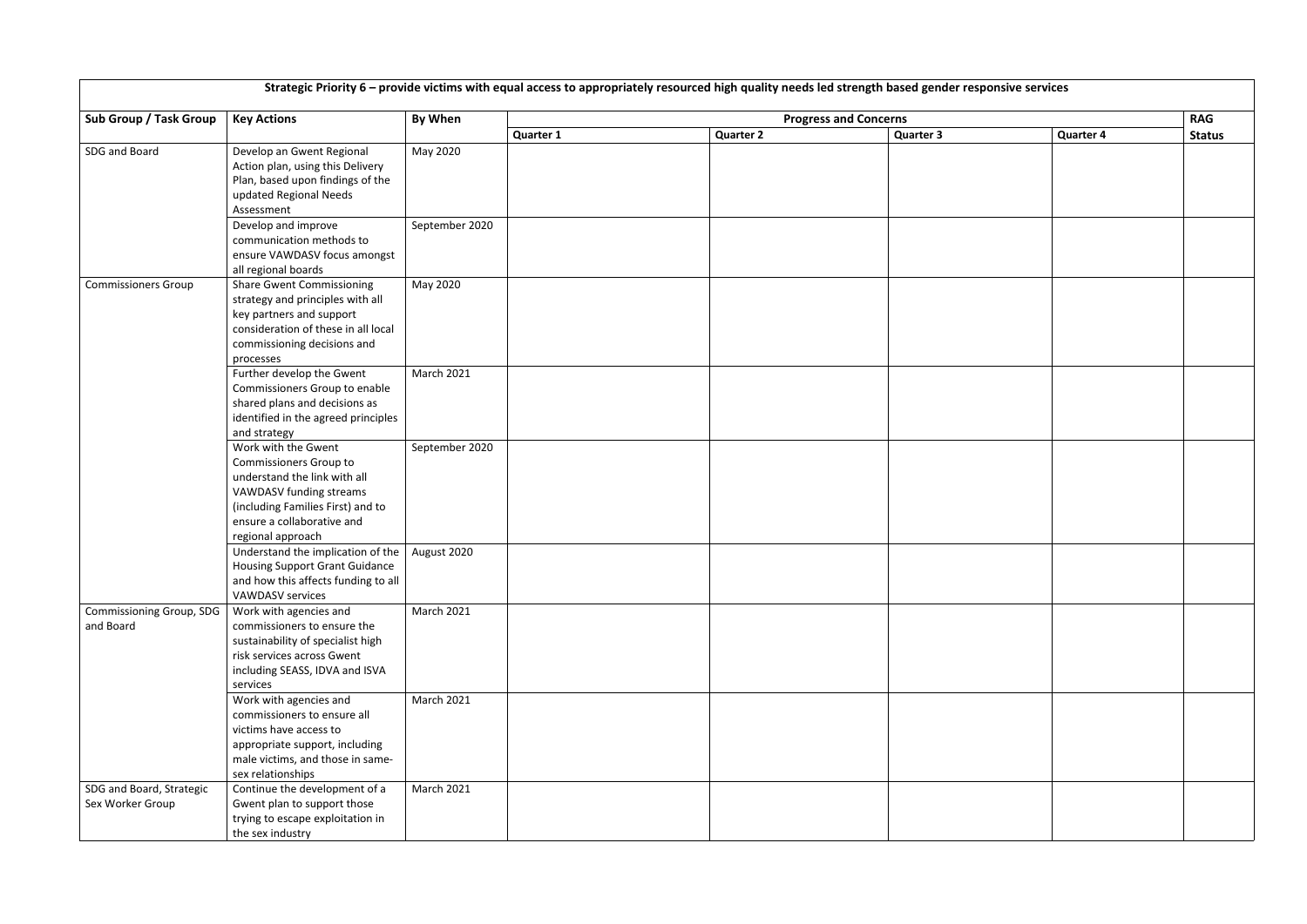#### **Board Structure and Groups**